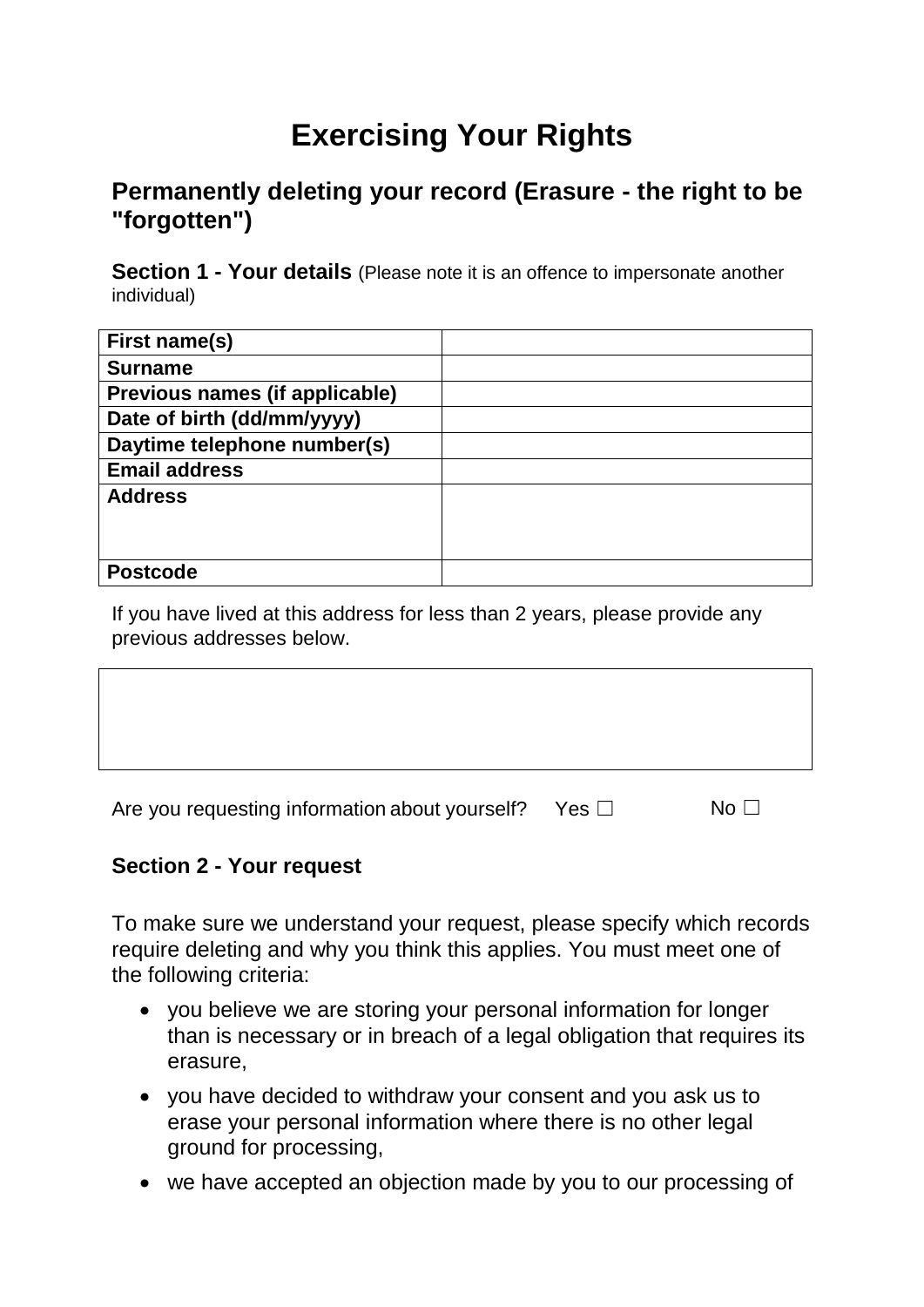your personal information and you have further requested that we erase the personal information in question,

 you believe we are processing or publishing your personal information without a legal basis for doing so.

## **Section 3 - What we need from you**

For all requests, we will need documentary proof that you are who you say you are (this is for security reasons to ensure we are dealing with you and that none of your personal information is accessed or interfered with by anyone else falsely claiming to be you)

Please make sure you provide at least two forms of identification. We can accept a copy of a passport, driving license, utility bill, council tax bill or bank statement showing your full name and current postal address.

On receipt of your request, we will send you a written acknowledgment. In some circumstances we may also ask for additional information if necessary.

If your request is for your child under the age of 13, we will require proof of parental responsibility. If your child is over the age of 13 then we require explicit signed consent allowing you access to their information.

#### **Section 4 - How to evidence parental responsibility**

The following would be accepted as proof of parental responsibility;

- birth certificate
- court order
- adoption record
- Special Guardianship Order (SGO)

#### **Section 5 - How to provide evidence**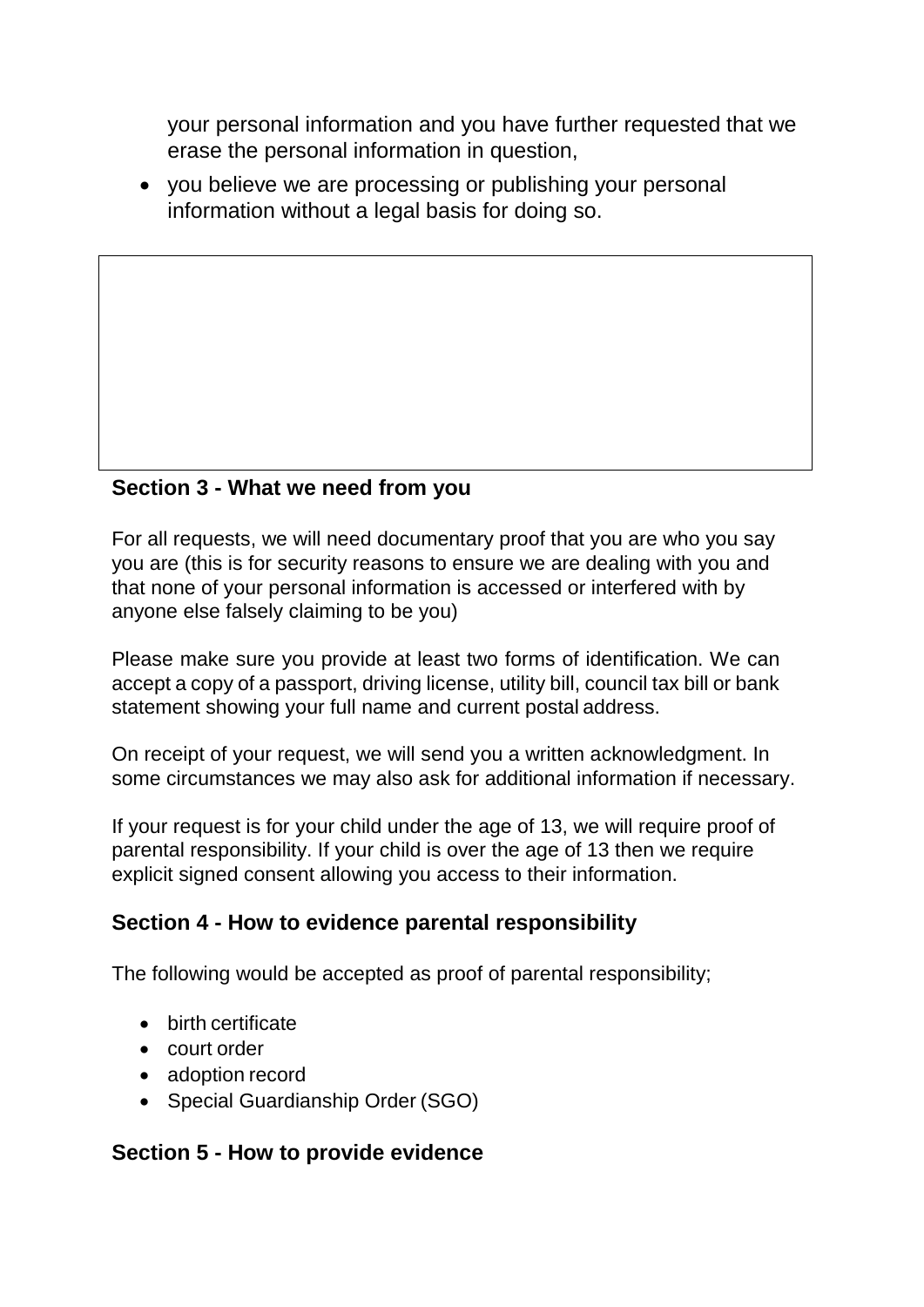You can send scanned copies of your ID/consent/parental responsibility to our email address **[headteacher@bankslane-inf.stockport.sch.uk](mailto:headteacher@bankslane-inf.stockport.sch.uk)** or post to:

**Mrs E Newson Banks Lane Infant & Nursery School Hempshaw Lane Offerton Stockport SK1 4PR**

# **Section 6 - Declaration of the Data Subject**

I confirm that I am the data subject named and I am requesting information relating to my own personal data. I understand that the information I have supplied will be used to confirm my identity and help locate the information I have requested.

Sign: **Date:** Date:

# **Section 7 - Declaration of the Data Subject for agent to act on their behalf (if applicable)**

I confirm that I am the data subject. I give permission for the person or organisation named below to act on my behalf in relation to my request. I have enclosed the evidence of my identity and confirm that I want my personal data to be sent to my representative at the address below. I understand that the information I have supplied will be used to confirm my identity and help locate the information I have requested.

Sign: **Date:** Date:

| Name of agent                       |  |
|-------------------------------------|--|
| <b>Relationship to Data Subject</b> |  |
| <b>Address</b>                      |  |
|                                     |  |
|                                     |  |
| <b>Postcode</b>                     |  |
| <b>Email address</b>                |  |

## **Section 8 - Our response**

We aim to respond to your request without undue delay and no later than one calendar month counted from the first working day after we are in receipt